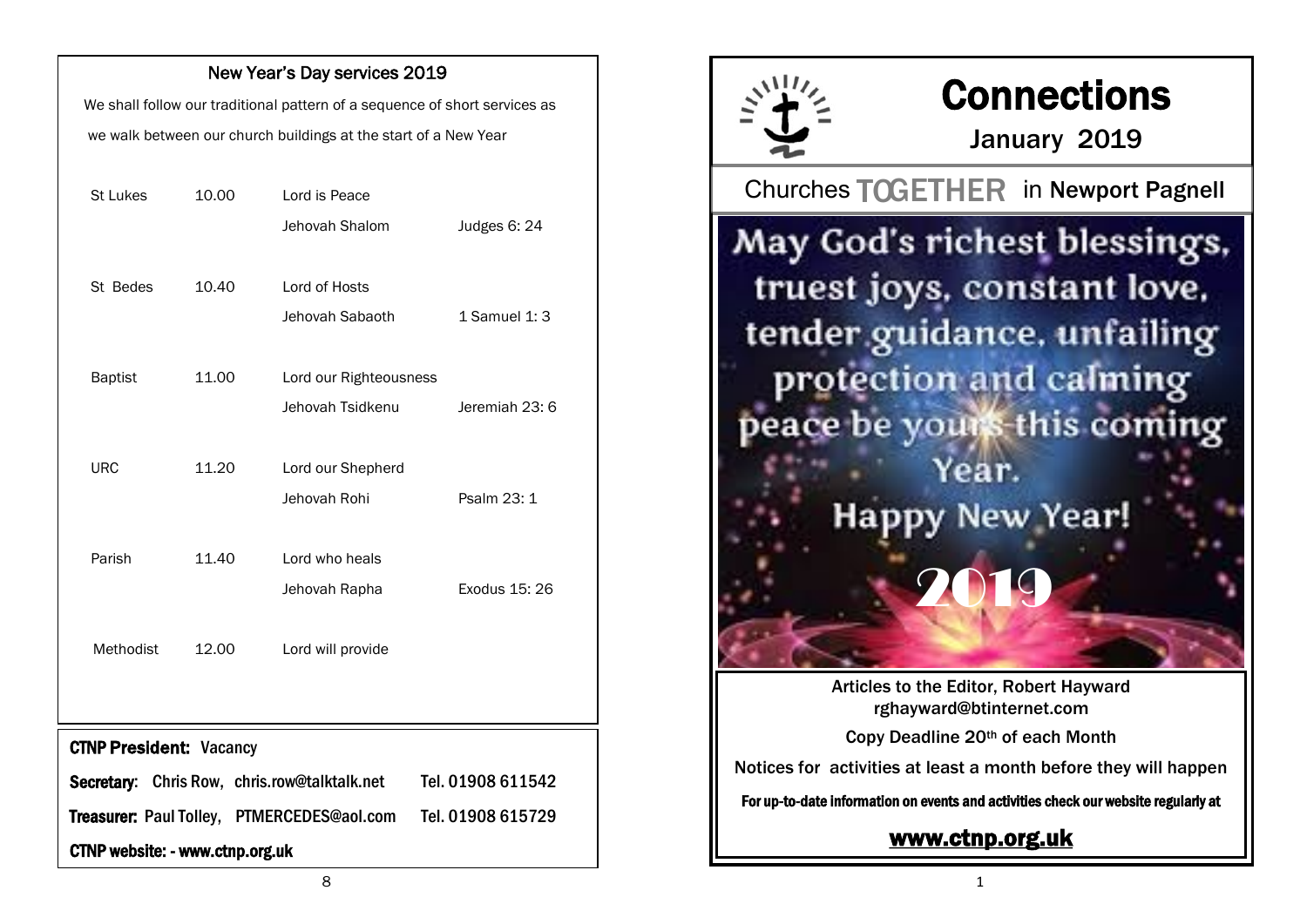

#### Minister's Letter What's in a name?

Do you know anyone named Agnes? Baby names have fashions and Agnes was the third most popular girls name for 400 years before virtually disappearing, but now there is a comeback.

These trends can be historically tracked and in New Testament times we know which Jewish names were most popular in Israel, Egypt and Rome. They were different in each centre and changed over time then as now. We are indebted to the almost insanely detailed Academic work, "Lexicon of Jewish Names in Late Antiquity: Part I" (2003). Inadvertently this work shows that the New Testament authors get two things incredibly correct.

The frequency of popular names is accurate and the most common names have descriptors added to differentiate the individuals as the research demonstrates. So the various Simons are distinguished by the following markers:- Cephas, the Zealot, of Cyrene, the Tanner and the Leper. Whereas uncommon names like Thomas which do not need additional information, do not receive such. All this is part of the science of textual criticism that goes all the way back to the likes of Erasmus and his dictum "Back to the sources". So we find ourselves living in a more cynical age but able to verify in numerous ways the authenticity of the Gospel accounts as eye witness sourced. It would be impossible to get the level of subtle detail correct if written at distance physically or in time. Indeed later gospels never accepted by the church fail these tests spectacularly.

For a fascinating lecture on such I commend any of the works of Amy Orr-Ewing and in particular her talk "can I trust the bible" (which is available online). You may find in the process that you are challenged or encouraged to read again the Gospel accounts. I love the thought that when I read these narratives I have the privilege of looking through the eyes of those who saw them unfold in front of them.

Jack Walker

Minister Newport Pagnell Baptist Church



### CTNP Editor Job Actions



The person who accepts the task will:

- Monthly ensure a suitable master is produced from supplied event content with some researching or requesting further information.
- Be able to access the internet to receive and send e-mail and data.
- Maintain a list of all Ministers who are willing to write a Minister's letter and remind them at the end of the previous month and again usually a week before the required Phonebox publication date of 16<sup>th</sup> of the month prior to issue.
- Requesting the provision, and ensuring the supply, of the monthly Ministers Letter which will also be sent to the editor of the Phonebox Magazine for publication.
- Not all event details include a poster or eye catching copy so the ability to use a publishing programme would be preferred to produce relevant improved information details for inclusion in the magazine.
- Supply of the magazine in a PDF format to all CTNP Church Contacts every month where possible to ensure photocopy and distribution on the last Sunday of the previous Month.

*The current Editor will supply the applicant all relevant materials and layout masters plus historic copies of the magazine since taking it on in April 2017 and any other help required.*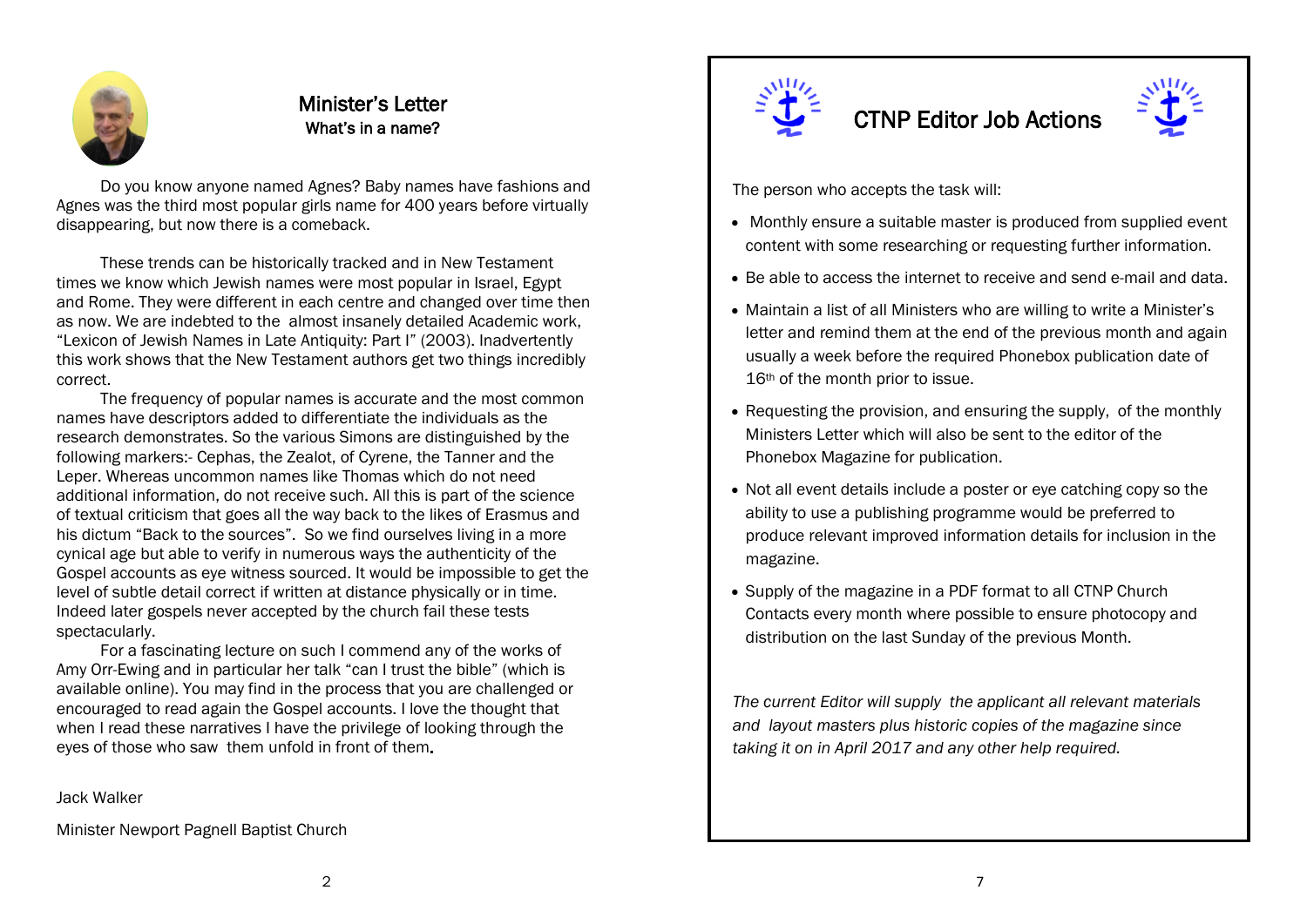

The current Editor of CTNP Connections is no longer worshipping in Newport Pagnell so it is necessary to find a new Editor to produce and distribute (electronically) each month the Connections Magazine.

If you are interested please contact:

Neville Watson : nevillefromnp@gmail.com

*(For the Scope of the job please see page 7)*



## Hall and Facilities to Hire

Portfields Primary School are delighted to be able to offer a hall, newly fitted kitchen and toilet facilities available for hire.

If you are looking for that special place for a child's birthday party, christening, family gathering or club then our hall could be the perfect space.

The hall measures approximately 15 metres by 12 metres.

The hall and facilities can be hired in the evenings or over the weekend.

Attractive hire rates are offered:

Monday to Friday

£20 per hour or part thereof for the hall only or £25.00 per hour or part thereof for the hall, kitchen and toilets.

#### Weekends

£25.00 per hour or part thereof for the hall only or £30.00 per hour or part thereof for the hall, kitchen and toilets.

Tables and chairs may be hired at additional cost.

Gated parking for up to 30 cars is included.

Hire is available in and out of school term times.

Block bookings of three months or more come with a reduced hourly rate to those shown above, details can be provided upon request.

Please telephone the school on 01908 616060 or email

[admin@portfields.org](mailto:admin@portfields.org) for further information or to arrange a viewing.

Westbury Lane Newport Pagnell **Buckinghamshire** 

MK16 8PS Prices effective from September 2018